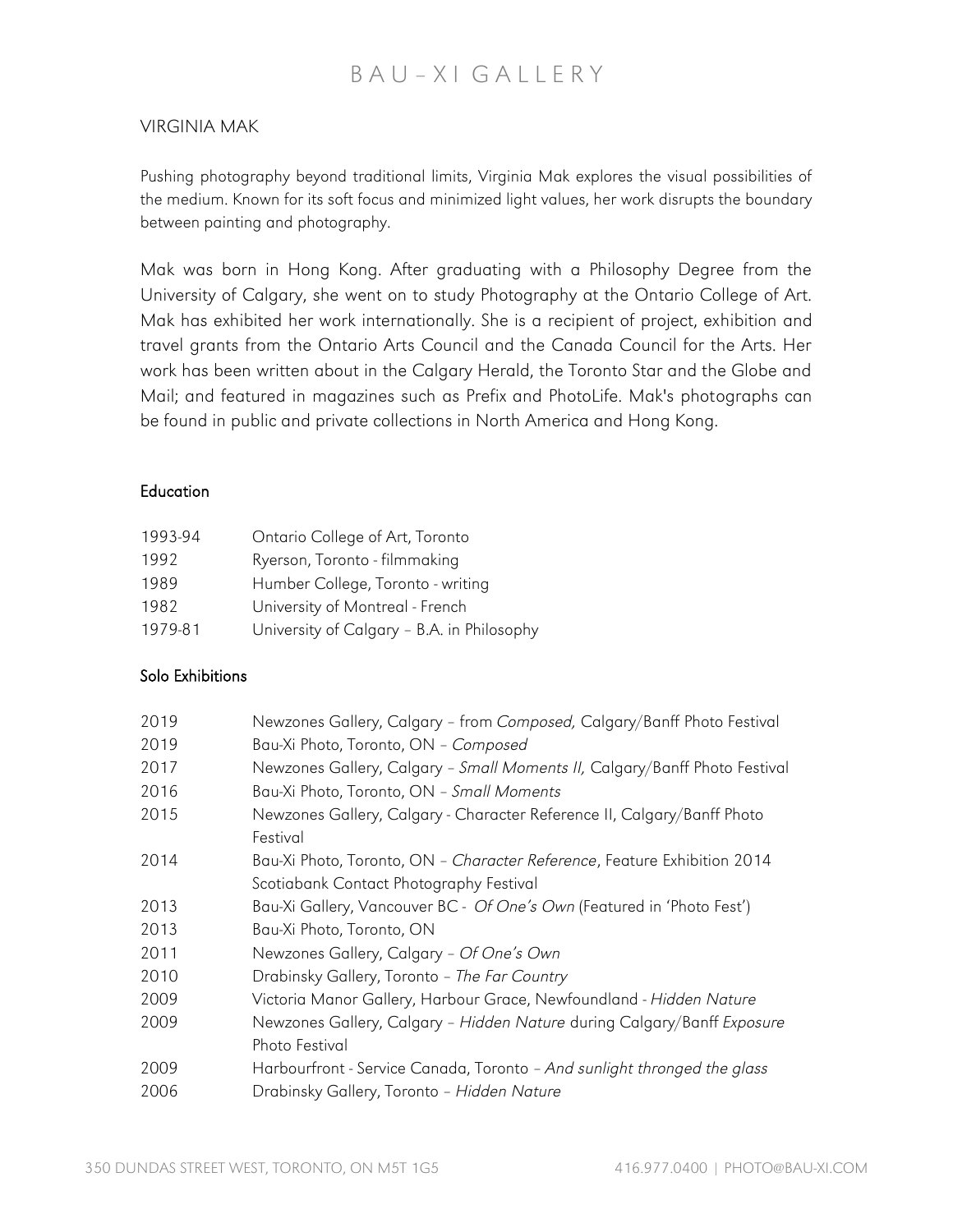- 2006 The Fringe Gallery, Hong Kong Letter to My Mother
- Harbourfront Premiere Dance Theatre, Toronto Side Street
- Mayworks' Bookends, Women's Bookstore, Toronto All I work For
- LEE Ka Sing Gallery, Toronto Oh, Ominous Sunshine
- 2003 Photo Passage, Toronto Letter to My Mother Contact Opening Event

### Group Exhibitions

| 2022 | Gladstone House - Two-person Exhibition - Tai Nan Street                                      |
|------|-----------------------------------------------------------------------------------------------|
| 2020 | Online Exhibition at Capital One Toronto, 4-person show - Tai Nan Street                      |
| 2020 | Eastern Edge, St. John's - Summer Group Exhibition - from Lightness                           |
| 2019 | Bau-Xi Gallery, Toronto - Mixed Media                                                         |
| 2018 | Bau-Xi Gallery, Toronto - Method                                                              |
| 2018 | Eastern Edge, St. John's, Faceless, Christmas group show                                      |
| 2018 | Bau-Xi Photo, Toronto - Untitled series, Summer Focus group show                              |
| 2018 | Newzones Gallery, Calgary - Untitled series, Calgary/Banff Photo Festival                     |
| 2017 | Bau-Xi Gallery, Toronto                                                                       |
| 2016 | Esplanade Arts & Heritage Centre, Medicine Hat, AB, Outside In.                               |
| 2015 | Bau-Xi Photo, Toronto - Character Reference II, Summer Focus Series                           |
| 2014 | Newzones Gallery, Calgary - Character Reference, Calgary/Banff Photo Festival                 |
| 2013 | Newzones Gallery, Calgary - The Comfort of Objects, Calgary/Banff Photo                       |
|      | Festival                                                                                      |
| 2012 | Newzones Gallery, Calgary - Small Song For the Firefly, Calgary/Banff Photo                   |
|      | Festival                                                                                      |
| 2009 | York Quay Gallery, group show Close Distance curated by Lena Oehmsen,                         |
|      | <b>Contact Festival Event</b>                                                                 |
| 2009 | MacLaren Art Centre, Barrie - 2-person show Where is Home with Tim Laurin -<br>Tai Nan Street |
| 2008 | Newzones Gallery, Calgary - Exposure group show, Calgary/Banff Photo<br>Festival              |
| 2007 | Drabinsky Gallery, Toronto - group show Scapes- works from Hidden Nature                      |
| 2006 | LEE Ka Sing Gallery, Toronto - group show of photos and paintings - works from<br>Summer      |
| 2006 | Toronto Image Works Gallery - Contact Festival Juried show - Imaging a Global<br>Culture      |
| 2005 | Artcite, Windsor - Hidden Nature - two-person show with Toni Hafkenscheid                     |
| 2004 | Metro Hall, Toronto - Workbound - Mayworks group show                                         |
| 2003 | York Quay Gallery, Toronto -Toronto Grid Works group show - Contact Opening<br>Event          |
| 1998 | Gallery 1313, Toronto - Multiple Exposure group show - Seeking                                |
| 1997 | Annual Miniature Art Show, Del Bello Gallery, Toronto                                         |
| 1996 | Express Café, Toronto - works from Aria, Requiem, and Disappearing Woman                      |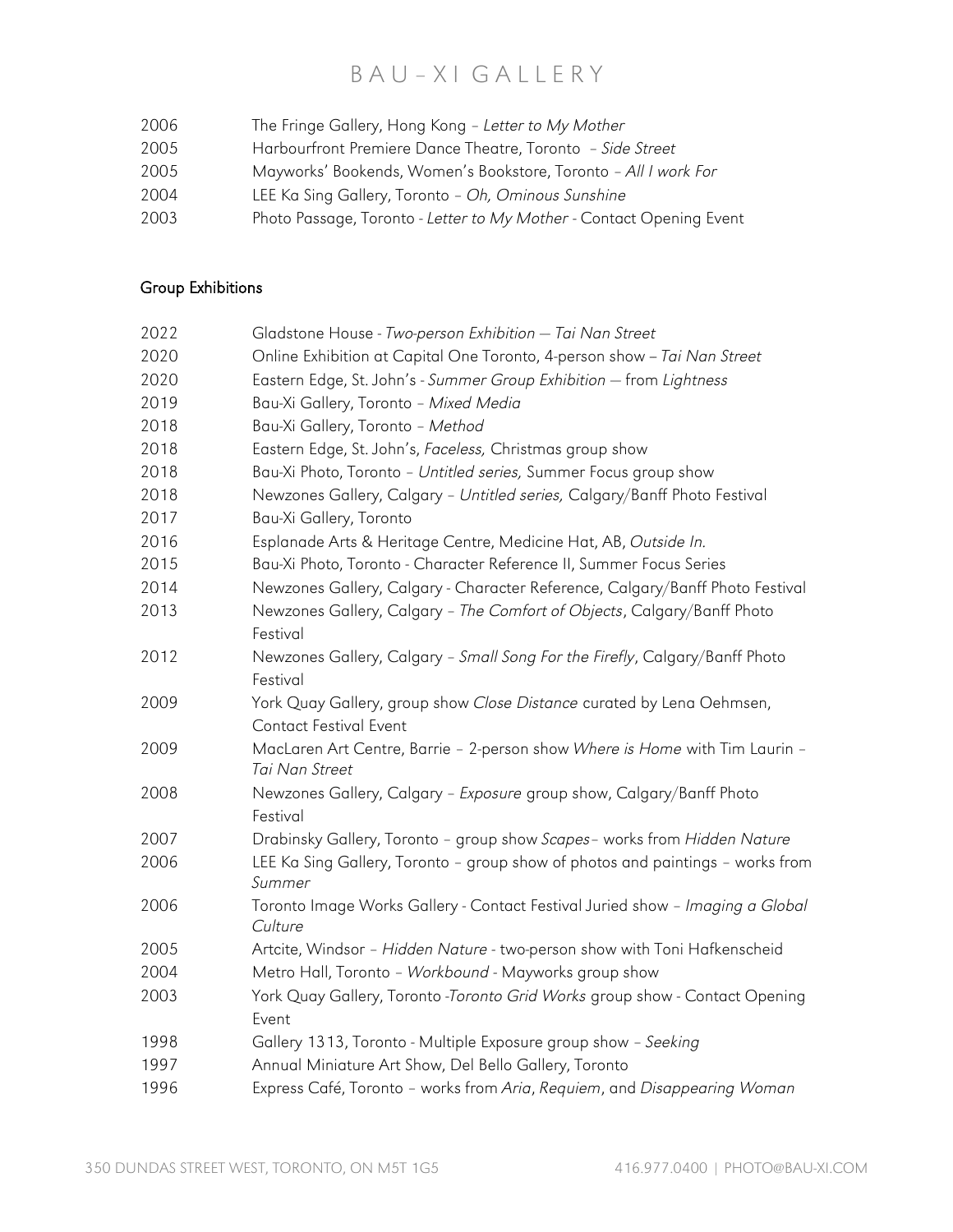| 1995 & 94 | Visual Arts Centre of Bowmanville - Annual Photography Juried Show(s) |
|-----------|-----------------------------------------------------------------------|
| 1994      | Market Gallery, Toronto - Laundromat - Toronto After Dark group show  |

### **Grants**

| 2016      | Exhibition Assistance - Hidden Nature - 2-person exhibition at Esplanade Art<br>Gallery       |
|-----------|-----------------------------------------------------------------------------------------------|
| 2014      | Exhibition Assistance - Character Reference - solo exhibition at Bau-Xi Photo,<br>Toronto     |
| 2014      | Visual Arts Mid-career Project Grant, Ontario Arts Council                                    |
| 2013      | Exhibition Assistance - Vancouver Photo Fest (at Bau-Xi Gallery)                              |
| 2012      | Visual Arts Mid-career Project Grant, Ontario Arts Council                                    |
|           | Awards                                                                                        |
| 2012      | Exhibition Assistance - Small Song for the Firefly - Exposure Group exhibition at<br>Newzones |
| 2011      | Exhibition Assistance - Of One's Own - solo exhibition at Newzones                            |
| 2011      | Travel Grant, Canada Council for the Arts - Of One's Own Exhibition - solo                    |
|           | exhibition at Newzones                                                                        |
| 2010      | Exhibition Assistance, Ontario Arts Council (OAC) - The Far Country Exhibition -              |
|           | Drabinsky Gallery                                                                             |
| 2010      | Exhibition Assistance, OAC - Hidden Nature - HarbourFront York Quay Gallery                   |
| 2009      | Exhibition Assistance, OAC - Tai Nan Street series - MacLaren Art Centre                      |
| 2007      | Visual Arts Project Grant, Ontario Arts Council                                               |
| 2006      | Exhibition Assistance, OAC - Hidden Nature - Drabinsky Gallery                                |
| 2006      | Exhibition Assistance, OAC - Letter to My Mother - Fringe Gallery, Hong Kong                  |
| 2006      | Exhibition Assistance, OAC - Imaging a Global Culture - TIW Gallery                           |
| 2005      | Exhibition Assistance, OAC - All I work For - Mayworks Bookends                               |
| 2005      | Exhibition Assistance, OAC - Hidden Nature - Artcite, Windsor                                 |
| 2004      | Exhibition Assistance, OAC - Oh, Ominous Sunshine - LEE Ka-Sing Gallery                       |
| 2004      | Visual Arts Project Grant, Ontario Arts Council                                               |
| 2003      | Exhibition Assistance, OAC - Toronto Grid Works - York Quay Gallery                           |
| 2002      | Exhibition Assistance, OAC - Letter to My Mother - Harbourfront Photo Passage                 |
| 2001      | Visual Arts Project Grant, Canada Council for the Arts                                        |
| 2000      | Visual Arts Project Grant, Ontario Arts Council                                               |
| 1994 & 95 | "Best in Colour" and "Mayor's" Awards, Visual Arts Centre of Bowmanville                      |
| 1994      | Second prize for "Places" in Photo Digest magazine                                            |

### Reviews and Publications

| 2018 |  |  |  | Art Card, "Tai Nan Street #1", Canada Council Art Bank |  |
|------|--|--|--|--------------------------------------------------------|--|
|------|--|--|--|--------------------------------------------------------|--|

2017 Newfoundland Quarterly, Volume 109, Number 3, p. 16-p.21, "Portfolio: Virginia Mak"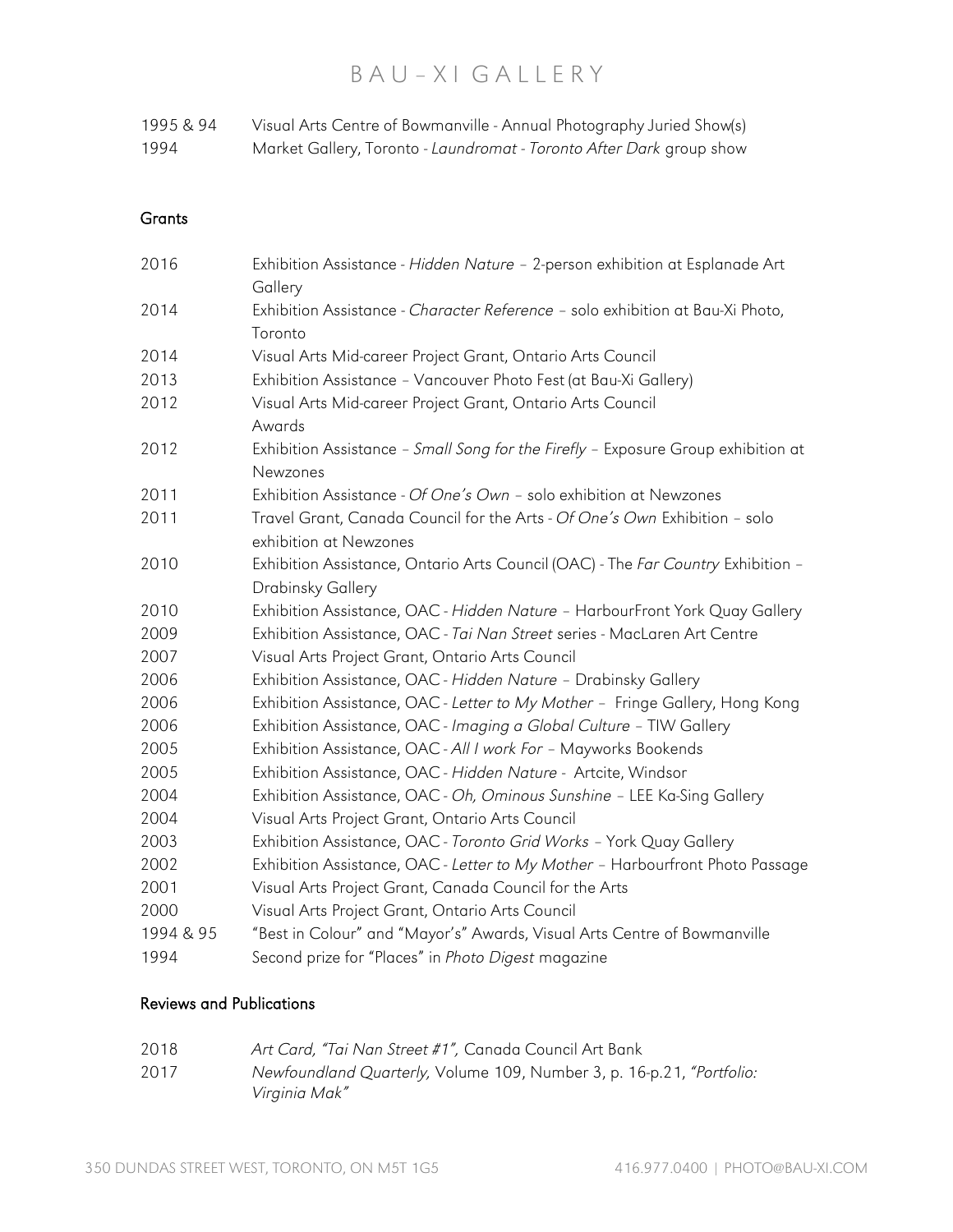| 2016 | The Telegram, St.John's, "Creating portraits with photography and paint" article<br>by Joan Sullivan     |
|------|----------------------------------------------------------------------------------------------------------|
| 2015 | Mentioned in Toronto Life magazine, on Character Reference II July Exhibition                            |
|      | at Bau-Xi Photo                                                                                          |
| 2015 | Calgary Herald Swerve Magazine, on Character Reference exhibition at Newzones<br>Gallery, Calgary        |
| 2015 | Canadian Art Winter Issue online version, Must-Sees This Week on Character                               |
|      | Reference exhibition                                                                                     |
| 2015 | Art Rubicon, on Character Reference exhibition at Newzones Gallery, Calgary                              |
| 2014 | Riddle Fence, Issue #18, 3 full-page photographs appeared inside magazine                                |
| 2014 | Globe and Mail, on Contact Feature solo exhibition, Character Reference series                           |
| 2013 | Vancouver Sun, mention of Of One's Own Exhibition and Artist's Talk                                      |
| 2012 | Canadian Art Fall Issue, Agenda: Of One's Own Exhibition                                                 |
| 2011 | Apr 30, Artist Profile, Interview by Travis Reynolds, Calgary Herald, video and<br>print on Of One's Own |
| 2011 | Apr 28, Colouring outside the line" by Marcella Ducasses, FFWD Weekly, Vol.16<br>No 21, on Of One's Own  |
| 2011 | Apr, Mentioned in Avenue Magazine, April issue, on Of One's Own                                          |
| 2010 | Oct 12, "Memory and truth are not the same", Interview by R.M. Vaughan,                                  |
|      | Globe and Mail on Far Country                                                                            |
| 2010 | Oct 22, Interview by Michael Hansen, aired on Artsync Television Oct 22 on Far<br>Country                |
| 2010 | Oct 7, Mentioned in Canadian Art Online version on Far Country                                           |
| 2010 | Nov, Interview by Nicole Leung, Fairchild Television on Far Country                                      |
| 2010 | MacLaren Art Centre's Where is Home? exhibition brochure, prepared by                                    |
|      | Sandra Fraser, Curator                                                                                   |
| 2009 | Aug 9, "Weekend Arts Report", Interview by Angela Antle, CBC St. John's, on<br>Hidden Nature             |
| 2009 | Aug 19, The Scope, brief mention of Hidden Nature show at Victoria Manor,<br>Harbour Grace, NFLD         |
| 2009 | Apr 9, "Focusing on yesterday  " article by Leigh Blenkhorn, Barrie Advance -<br>on Tai Nan Street       |
| 2009 | Mar 12, Mentioned in "Art that comes with a road map" by Peter Goddard, The                              |
|      | Star - on Tai Nan Street                                                                                 |
| 2009 | Feb, Selected as "Spotlight Artist" in Where magazine, Calgary - Hidden Nature                           |
|      | show at Newzones                                                                                         |
| 2009 | Feb, Avenue magazine, Calgary, "Give me land " by Wes LaFortune - Hidden                                 |
|      | Nature at Newzones                                                                                       |
| 2009 | Jan 30, Metro Calgary Jan 30 Issue, brief mention of Hidden Nature show at                               |
|      | Newzones                                                                                                 |
| 2008 | Canadian Art Winter issue, "Preview - Guide to season's best exhibitions " -                             |
|      | on Hidden Nature show at Newzones Gallery                                                                |
| 2007 | Cover and Inside Photographs in Prefix Photo 16                                                          |
|      |                                                                                                          |